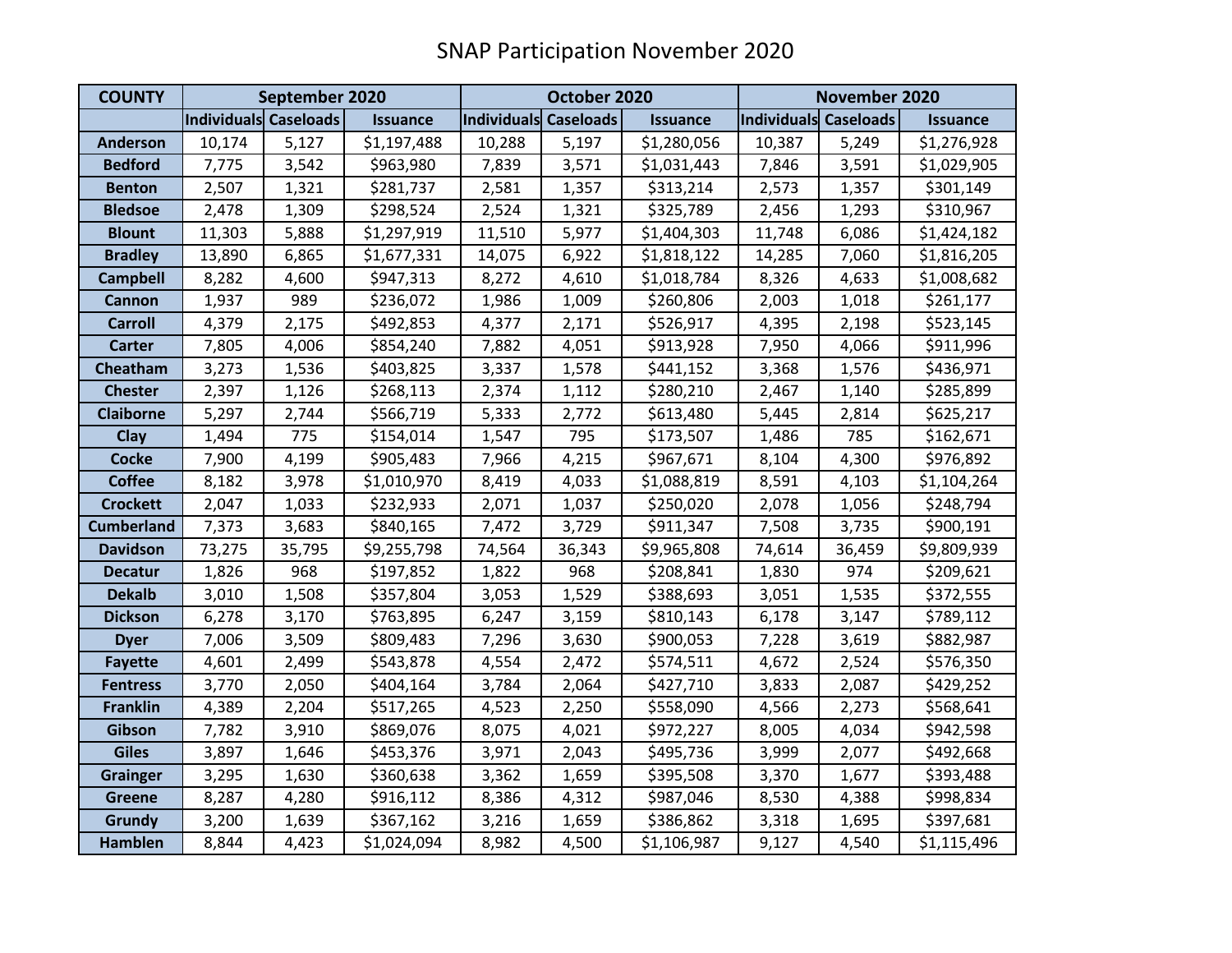|                   | September 2020        |        |                 | October 2020          |        |                 | November 2020         |        |                 |
|-------------------|-----------------------|--------|-----------------|-----------------------|--------|-----------------|-----------------------|--------|-----------------|
| <b>COUNTY</b>     | Individuals Caseloads |        | <b>Issuance</b> | Individuals Caseloads |        | <b>Issuance</b> | Individuals Caseloads |        | <b>Issuance</b> |
| <b>Hamilton</b>   | 41,978                | 21,681 | \$5,258,755     | 42,735                | 21,956 | \$5,681,587     | 43,251                | 22,202 | \$5,690,475     |
| <b>Hancock</b>    | 2,146                 | 1,132  | \$239,713       | 2,093                 | 1,116  | \$246,763       | 2,102                 | 1,123  | \$247,069       |
| <b>Hardeman</b>   | 4,561                 | 2,428  | \$513,677       | 4,444                 | 2,365  | \$536,457       | 4,559                 | 2,446  | \$538,965       |
| <b>Hardin</b>     | 4,756                 | 2,478  | \$528,132       | 4,692                 | 2,435  | \$551,101       | 4,723                 | 2,473  | \$546,643       |
| <b>Hawkins</b>    | 8,654                 | 4,246  | \$957,899       | 8,906                 | 4,338  | \$1,071,184     | 8,751                 | 4,307  | \$1,028,877     |
| Haywood           | 3,898                 | 2,098  | \$425,659       | 3,950                 | 2,118  | \$465,543       | 3,882                 | 2,098  | \$450,840       |
| <b>Henderson</b>  | 4,432                 | 2,220  | \$492,325       | 4,430                 | 2,209  | \$524,047       | 4,532                 | 2,280  | \$527,156       |
| <b>Henry</b>      | 5,225                 | 2,617  | \$602,878       | 5,323                 | 2,652  | \$655,279       | 5,277                 | 2,643  | \$639,754       |
| <b>Hickman</b>    | 3,391                 | 1,699  | \$389,017       | 3,490                 | 1,735  | \$430,642       | 3,481                 | 1,741  | \$425,938       |
| <b>Houston</b>    | 1,203                 | 587    | \$136,343       | 1,240                 | 598    | \$150,949       | 1,260                 | 617    | \$146,436       |
| <b>Humphreys</b>  | 2,311                 | 1,142  | \$273,035       | 2,320                 | 1,158  | \$294,241       | 2,331                 | 1,156  | \$291,336       |
| <b>Jackson</b>    | 1,962                 | 1,058  | \$218,636       | 1,980                 | 1,056  | \$238,131       | 1,972                 | 1,054  | \$233,223       |
| <b>Jefferson</b>  | 6,319                 | 3,215  | \$719,805       | 6,431                 | 3,234  | \$772,359       | 6,531                 | 3,261  | \$779,571       |
| Johnson           | 2,993                 | 1,632  | \$316,679       | 2,921                 | 1,622  | \$326,410       | 2,980                 | 1,652  | \$329,777       |
| <b>Knox</b>       | 45,108                | 23,515 | \$5,443,367     | 45,201                | 23,609 | \$5,797,433     | 45,783                | 23,956 | \$5,804,530     |
| Lake              | 1,671                 | 937    | \$190,629       | 1,698                 | 947    | \$212,027       | 1,672                 | 930    | \$204,014       |
| Lauderdale        | 5,361                 | 2,789  | \$625,906       | 5,384                 | 2,822  | \$677,822       | 5,487                 | 2,871  | \$682,414       |
| <b>Lawrence</b>   | 5,635                 | 2,781  | \$629,697       | 5,804                 | 2,850  | \$695,467       | 5,832                 | 2,862  | \$690,942       |
| Lewis             | 1,825                 | 921    | \$197,623       | 1,844                 | 937    | \$212,551       | 1,847                 | 927    | \$212,748       |
| Lincoln           | 4,847                 | 2,284  | \$560,790       | 4,834                 | 2,284  | \$589,747       | 4,889                 | 2,317  | \$590,000       |
| Loudon            | 4,105                 | 2,013  | \$472,095       | 4,344                 | 2,106  | \$528,272       | 4,431                 | 2,132  | \$534,245       |
| <b>Macon</b>      | 4,304                 | 2,062  | \$511,591       | 4,302                 | 2,080  | \$545,268       | 4,308                 | 2,079  | \$537,061       |
| <b>Madison</b>    | 15,577                | 7,792  | \$1,855,212     | 15,919                | 7,934  | \$2,001,687     | 16,056                | 8,012  | \$1,994,668     |
| <b>Marion</b>     | 4,513                 | 2,244  | \$552,032       | 4,527                 | 2,250  | \$579,944       | 4,563                 | 2,288  | \$585,108       |
| <b>Marshall</b>   | 3,614                 | 1,723  | \$430,595       | 3,753                 | 1,765  | \$476,389       | 3,852                 | 1,813  | \$476,851       |
| <b>Maury</b>      | 9,244                 | 4,540  | \$1,133,319     | 9,633                 | 4,710  | \$1,246,772     | 9,721                 | 4,737  | \$1,250,178     |
| <b>Meigs</b>      | 2,119                 | 1,096  | \$257,254       | 2,164                 | 1,130  | \$281,627       | 2,168                 | 1,137  | \$281,680       |
| <b>Monroe</b>     | 6,689                 | 3,349  | \$757,951       | 6,747                 | 3,373  | \$811,767       | 6,823                 | 3,420  | \$816,674       |
| <b>Montgomery</b> | 22,305                | 9,991  | \$2,786,739     | 22,801                | 10,143 | \$3,018,215     | 23,249                | 10,338 | \$3,027,556     |
| <b>Moore</b>      | 482                   | 236    | \$56,230        | 492                   | 236    | \$62,144        | 481                   | 237    | \$57,781        |
| <b>Morgan</b>     | 3,163                 | 1,586  | \$349,842       | 3,169                 | 1,594  | \$372,700       | 3,225                 | 1,607  | \$368,047       |
| <b>McMinn</b>     | 7,646                 | 3,810  | \$925,335       | 7,736                 | 3,871  | \$998,845       | 7,905                 | 3,944  | \$995,483       |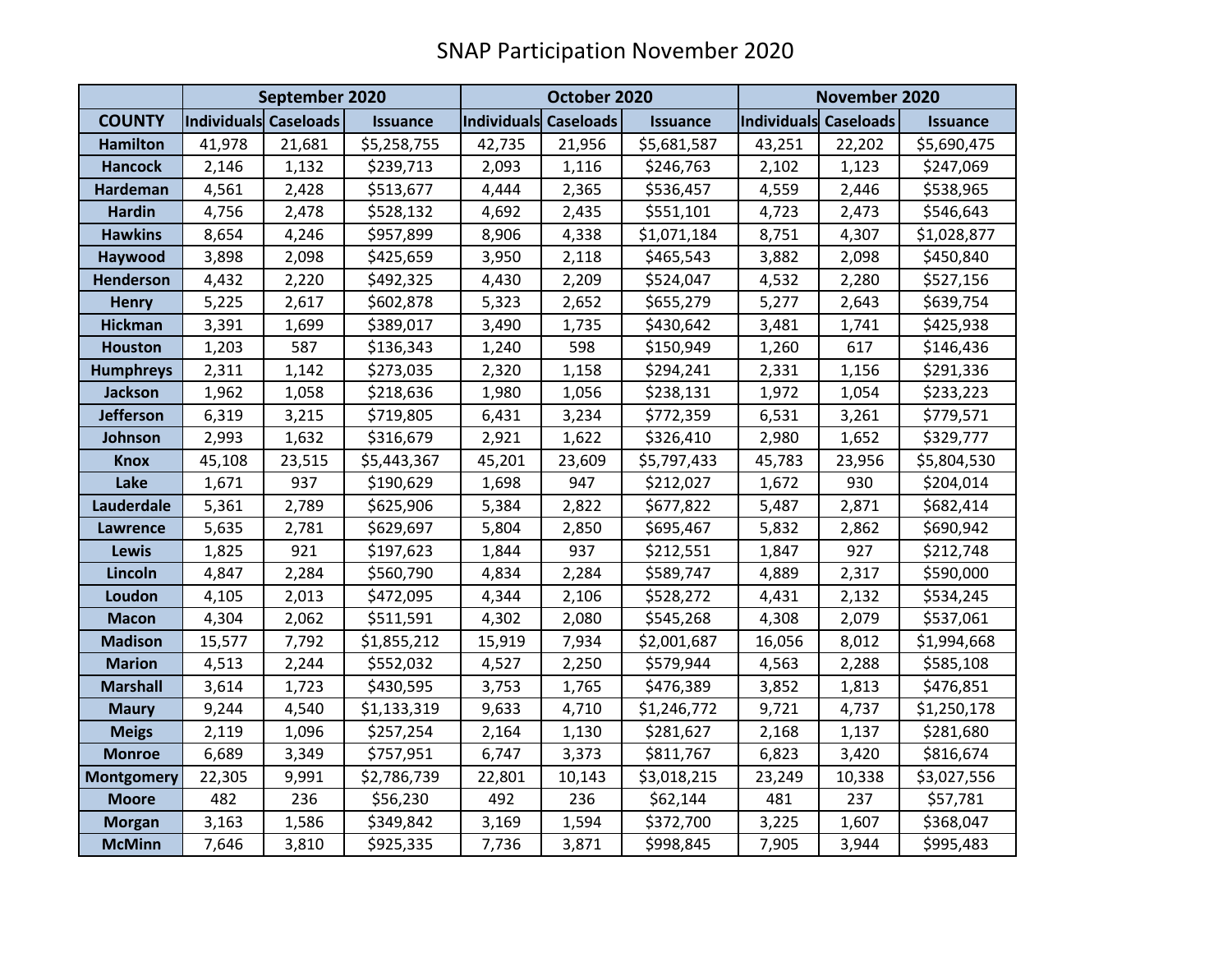| <b>COUNTY</b>     | September 2020        |         |                 | October 2020                 |         |                 | November 2020         |         |                 |
|-------------------|-----------------------|---------|-----------------|------------------------------|---------|-----------------|-----------------------|---------|-----------------|
|                   | Individuals Caseloads |         | <b>Issuance</b> | <b>Individuals Caseloads</b> |         | <b>Issuance</b> | Individuals Caseloads |         | <b>Issuance</b> |
| <b>McNairy</b>    | 4,193                 | 2,298   | \$462,486       | 4,205                        | 2,280   | \$493,377       | 4,131                 | 2,245   | \$471,959       |
| <b>Obion</b>      | 4,808                 | 2,434   | \$548,452       | 4,884                        | 2,469   | \$596,726       | 4,867                 | 2,489   | \$586,181       |
| <b>Overton</b>    | 2,930                 | 1,541   | \$320,862       | 3,003                        | 1,567   | \$348,146       | 3,033                 | 1,565   | \$344,966       |
| <b>Perry</b>      | 1,257                 | 611     | \$139,861       | 1,283                        | 627     | \$149,983       | 1,269                 | 623     | \$146,393       |
| <b>Pickett</b>    | 740                   | 398     | \$77,156        | 724                          | 394     | \$78,603        | 720                   | 399     | \$78,063        |
| <b>Polk</b>       | 2,334                 | 1,191   | \$263,999       | 2,381                        | 1,207   | \$289,338       | 2,437                 | 1,235   | \$293,313       |
| Putnam            | 9,168                 | 4,691   | \$1,083,296     | 9,253                        | 4,736   | \$1,171,647     | 9,374                 | 4,789   | \$1,171,610     |
| Rhea              | 5,755                 | 2,881   | \$695,238       | 5,751                        | 2,872   | \$738,968       | 5,690                 | 2,888   | \$721,823       |
| Roane             | 6,753                 | 3,396   | \$785,206       | 6,922                        | 3,477   | \$861,446       | 6,969                 | 3,505   | \$855,062       |
| Robertson         | 7,365                 | 3,444   | \$912,932       | 7,321                        | 3,427   | \$967,930       | 7,443                 | 3,488   | \$972,111       |
| <b>Rutherford</b> | 24,666                | 10,931  | \$3,096,402     | 24,988                       | 11,017  | \$3,291,382     | 25,301                | 11,183  | \$3,271,584     |
| <b>Scott</b>      | 5,835                 | 2,986   | \$659,805       | 5,847                        | 2,968   | \$701,982       | 5,867                 | 2,999   | \$704,390       |
| Sequatchie        | 2,897                 | 1,425   | \$348,822       | 2,857                        | 1,428   | \$369,195       | 2,797                 | 1,413   | \$356,711       |
| <b>Sevier</b>     | 8,509                 | 4,254   | \$974,346       | 8,796                        | 4,343   | \$1,067,705     | 9,028                 | 4,476   | \$1,071,404     |
| <b>Shelby</b>     | 189,193               | 91,636  | \$24,657,648    | 190,682                      | 92,306  | \$26,239,426    | 190,879               | 92,491  | \$25,886,028    |
| <b>Smith</b>      | 2,316                 | 1,156   | \$273,847       | 2,398                        | 1,187   | \$304,798       | 2,351                 | 1,171   | \$289,291       |
| <b>Stewart</b>    | 1,653                 | 761     | \$186,097       | 1,669                        | 755     | \$199,035       | 1,684                 | 759     | \$201,683       |
| <b>Sullivan</b>   | 20,418                | 10,432  | \$2,335,499     | 20,752                       | 10,594  | \$2,545,417     | 21,223                | 10,801  | \$2,578,856     |
| Sumner            | 14,481                | 6,709   | \$1,798,251     | 14,623                       | 6,780   | \$1,922,414     | 14,747                | 6,855   | \$1,908,804     |
| <b>Tipton</b>     | 8,002                 | 3,926   | \$964,255       | 8,112                        | 3,973   | \$1,049,133     | 8,179                 | 4,008   | \$1,039,788     |
| <b>Trousdale</b>  | 1,177                 | 588     | \$139,121       | 1,184                        | 592     | \$148,096       | 1,192                 | 595     | \$148,729       |
| <b>Unicoi</b>     | 2,425                 | 1,306   | \$259,314       | 2,475                        | 1,329   | \$283,405       | 2,481                 | 1,350   | \$283,524       |
| <b>Union</b>      | 3,501                 | 1,682   | \$378,051       | 3,503                        | 1,679   | \$410,894       | 3,471                 | 1,683   | \$404,166       |
| <b>Van Buren</b>  | 858                   | 431     | \$89,846        | 880                          | 450     | \$103,567       | 877                   | 441     | \$100,246       |
| Warren            | 6,947                 | 3,438   | \$822,626       | 6,940                        | 3,454   | \$874,382       | 6,971                 | 3,495   | \$864,693       |
| Washington        | 13,596                | 7,237   | \$1,610,326     | 13,865                       | 7,361   | \$1,755,976     | 13,956                | 7,447   | \$1,736,472     |
| Wayne             | 1,981                 | 1,078   | \$212,374       | 2,053                        | 1,109   | \$238,069       | 2,012                 | 1,093   | \$228,197       |
| <b>Weakley</b>    | 4,430                 | 2,293   | \$500,291       | 4,360                        | 2,239   | \$522,644       | 4,465                 | 2,280   | \$527,538       |
| <b>White</b>      | 4,085                 | 2,017   | \$457,444       | 4,097                        | 2,038   | \$496,598       | 4,132                 | 2,050   | \$486,195       |
| <b>Williamson</b> | 3,948                 | 1,866   | \$481,749       | 3,954                        | 1,854   | \$512,005       | 4,136                 | 1,933   | \$525,426       |
| <b>Wilson</b>     | 9,208                 | 4,506   | \$1,179,674     | 9,282                        | 4,510   | \$1,250,826     | 9,336                 | 4,538   | \$1,234,871     |
| <b>Total</b>      | 865,419               | 429,572 | \$104,994,312   | 876,039                      | 434,321 | \$112,834,266   | 882,279               | 438,036 | \$112,060,574   |